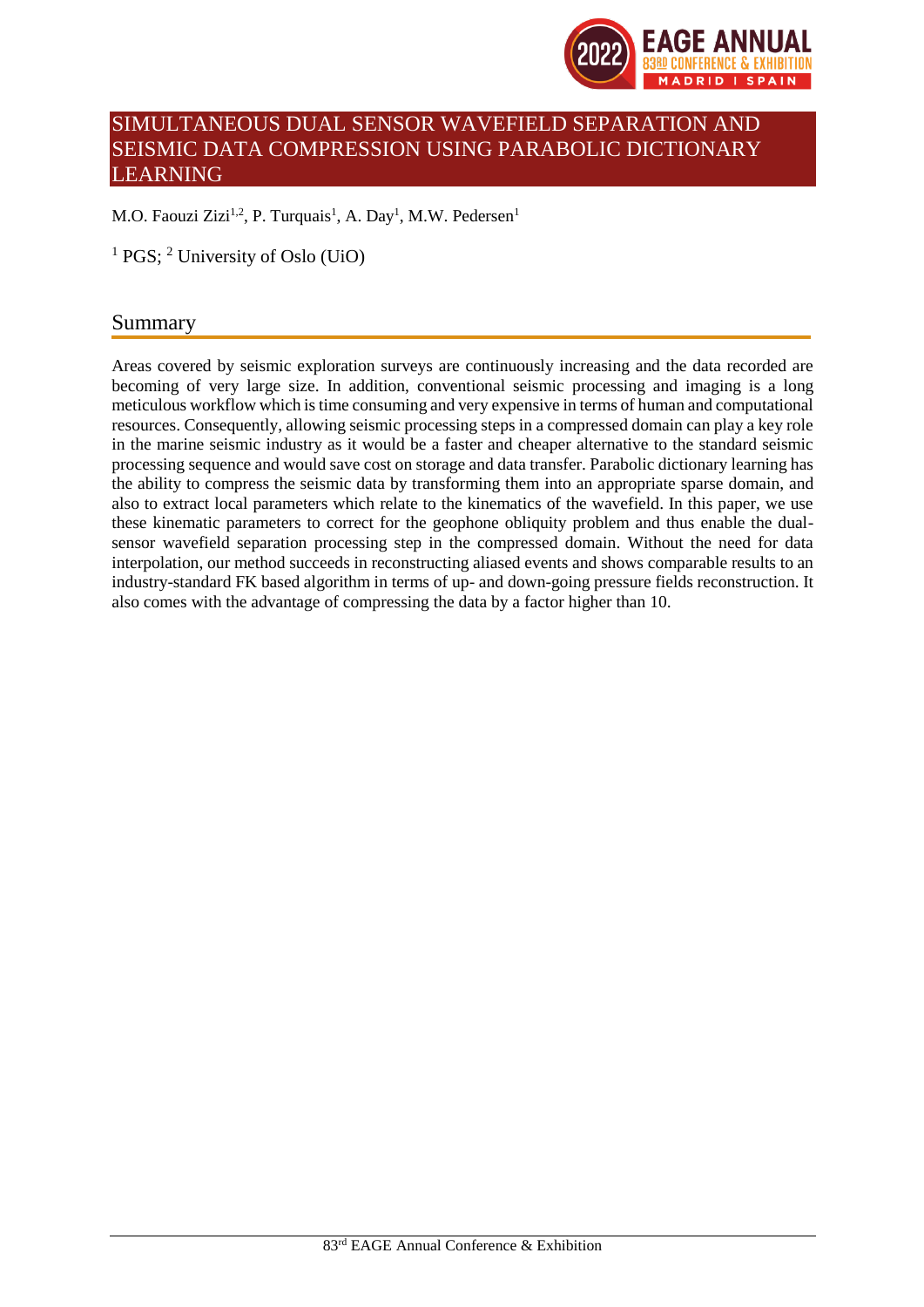

## **Simultaneous dual sensor wavefield separation and seismic data compression using parabolic dictionary learning**

## **Introduction**

During the past decades, both the area covered by typical seismic exploration surveys and the number of sensors used to acquire the data has continuously increased. Consequently, seismic datasets have become very large, and conventional seismic processing and imaging demands a large amount of human and computational resources. Compressing the seismic data at an early stage of the seismic processing sequence would save cost on storage and data transfer. However, the seismic data would still need to be decompressed by transforming them back into their original time-space domain before seismic processing and imaging steps are carried out. Therefore, enabling seismic processing steps in the compressed domain would overcome the requirement for decompression of the data, and thus provide a faster and cheaper alternative to the standard seismic processing sequence.

Many seismic compression algorithms have been shown to provide relatively concise expressions of the data by transforming the data into an appropriate mathematical domain (e.g., Elad, 2010). These algorithms are generally based on so-called fixed sparse transforms such as wavelets, discrete cosines, and others (e.g., Duval and Rosten, 2000). Dictionary Learning (DL) methods such as the K-mean singular value decomposition (K-SVD) (Aharon et al., 2006) are alternatives to predefined transforms. These methods have recently been shown to provide state-of-the-art results for seismic data compression (Faouzi Zizi and Turquais, 2021). They capture similar events from the seismic data and store them once in a dictionary of atoms that represents these data in a sparse manner. Different modifications of those methods have been shown to be suited to various processing tasks such as noise suppression (Beckouche and Ma, 2014) or interpolation (Turquais et al., 2018). For example, Turquais et al. (2018) propose a Parabolic Dictionary Learning (PDL) method where the learned atoms represent elementary waveforms of constant amplitude along parabolic travel time moveout. Hence, each atom can be characterized by a set of parameters such as the slope and the curvature, which relate to the kinematics of the wavefield (Bortfeld, 1989). These kinematic parameters are then used to interpolate the atoms along their respective slopes, thereby reconstructing the interpolated data.

Such local parameters can be used not only in interpolation but also in other data processing methods, such as wavefield separation. Wavefield separation is generally applied early in the seismic processing sequence. It is used in dual-sensor streamer data processing to decompose the data recorded by pressure and particle velocity sensors into upward and downward travelling waves (Day et al., 2013). The velocity sensor records only the vertical component. Hence, for emergence angles greater than zero, the amplitudes recorded by the velocity sensor must be scaled by an obliquity factor (Söllner et al., 2008). It is most convenient to apply the obliquity scaling after plane wave decomposition. Transforming the data into such a domain requires preconditioning (e.g., data interpolation, zero padding), which comes at a significant computational cost. In this paper, we propose a method which uses PDL to simultaneously compress and extract kinematic parameters from parabolic atoms. These parameters will facilitate the derivation of the obliquity factor for local events in the time domain thus enabling wavefield separation in the compressed domain.

## **Method**

To describe the different steps of our method, we need to consider two sets of data: geophone, and hydrophone datasets. The geophone property is to measure the vertical component of particle velocity, while the hydrophone is a pressure sensor. The different steps to apply wavefield separation in the compressed domain are as follows:

Parabolic Dictionary Learning (PDL): First, many time-space 2D patches are independently extracted from both seismic datasets, then vectorized to obtain the training sets matrices  $Y_G$  and  $Y_H$ , where the indices  **and**  $**H**$  **will refer to the geophone and hydrophone sets, respectively. For each** training set PDL is applied as described by Turquais et al., (2018) to obtain the two parabolic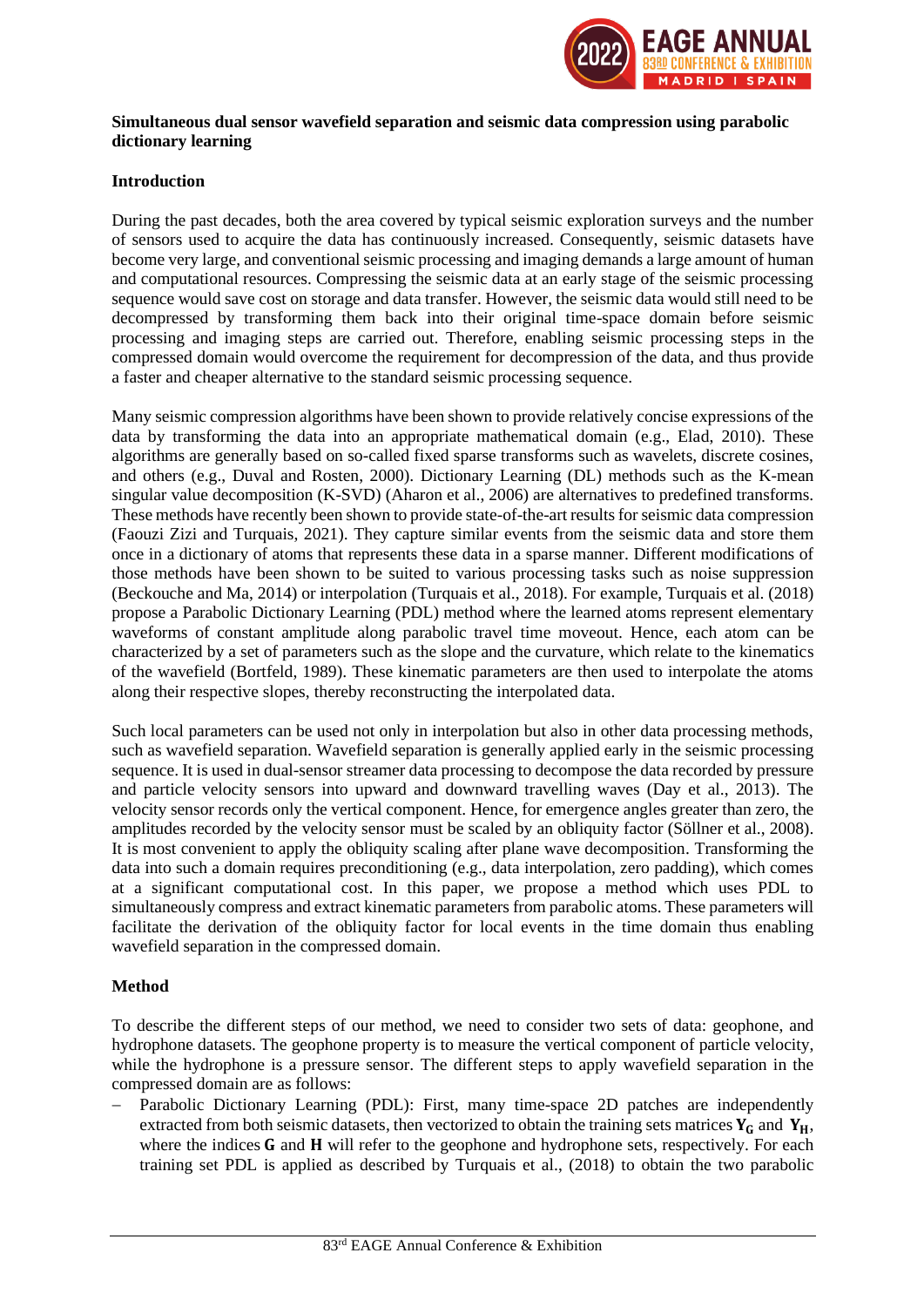

dictionaries  $D_G = [d_1^G, ..., d_K^G]$  and  $D_H = [d_1^H, ..., d_K^H]$  that are optimal to represent the training data in a sparse manner. Hence, each atom  $\mathbf{d}_k$  is now constant along a parabolic moveout of reference position  $o_k^{ref}$ , of slope  $s_k$ , and of curvature  $c_k$ . Turquais et al. (2018) describe in detail the PDL problem and the method to find an approximate solution to it. Finally, the sparse optimization problem that is represented in equation 1 below is solved for 2D overlapping patches of each seismic dataset (G and H). This process is the same as in conventional dictionary learning methods (Aharon et al., 2006), where  $y_1, ..., y_M$  are the training data patches, **D** is the parabolic dictionary, and  ${\bf x}_1, \dots, {\bf x}_M$  are the sparse coefficient vectors. Each patch can now be described as a linear combination of the parabolic dictionary atoms.

$$
\min_{\{x_i\}_{i=1}^M, D} \sum_{i=1}^M \|x_i\|_0 \text{ subject to } \|y_i - Dx_i\|_2 \le \epsilon, \ i = 1, \dots M. \tag{1}
$$

Obliquity correction: The amplitude recorded by the geophone needs to be scaled by an obliquity factor  $f = \frac{1}{\cos \theta}$  $\frac{1}{\cos \theta}$  to correct for the fact that only the vertical component of particle velocity is recorded (Söllner et al., 2008), where  $\theta$  is the emergence angle of each single event. The equations for the up-going and down-going pressure fields can be written as:

$$
P^{up} = \frac{1}{2}(P - \rho v f V_z) \tag{2}
$$

$$
P^{down} = \frac{1}{2} (P + \rho v f V_z), \tag{3}
$$

where  $\rho$  is the water density,  $\nu$  is the propagation velocity in water,  $P$  is the recorded pressure, and  $V<sub>z</sub>$  is the recorded vertical particle velocity. Bortfeld (1989) relates the parameters of the parabolic moveout to the kinematics of the wavefield. In the common shot domain, the slope  $s_k$  of an atom k is related to the emergence angle of the trace at the reference position  $o_k^{ref}$  as follows:

$$
s_k = \frac{\sin \theta_k}{v} \tag{4}
$$

From equation 4 and the expression for the obliquity factor, we can write:

$$
f_k = \frac{1}{\cos \theta_k} = \frac{1}{\sqrt{1 - (vs_k)^2}}.
$$
\n<sup>(5)</sup>

Hence, we have found the obliquity factor to apply to each reference trace of the atoms in the geophone dictionary  $D_G$ . Further, we need to take the derivative of the parabolic time moveout function  $\Delta t = s_k \Delta o + c_k \Delta o^2$ , where  $\Delta t$  is the time moveout, and  $\Delta o$  is the displacement of a receiver location relative to the reference receiver, to find the right obliquity factor not only for the reference trace of a given geophone atom but also for other traces of that atom. Hence, the obliquity factor at a receiver location  $i$  in an atom  $k$  can be written as:

$$
f_k^i = \frac{1}{\sqrt{1 - (vs_k^i)^2}}, \quad \text{where} \quad s_k^i = 2c_k \left( o_k^i - o_k^{ref} \right) + s_k. \tag{6}
$$

- Data compression: Once the atoms of the geophone dictionary  $D_G$  have been scaled by the different obliquity factors following equation 6, we obtain the corrected geophone dictionary denoted  $D_{CG}$ . Hence, we end up with two dictionaries  $D_{CG}$  and  $D_H$  and two sets of sparse representations denoted  $X_G$  and  $X_H$ . Here, the sparse representation corresponding to the geophone data remains the same after obtaining the corrected dictionary  $D_{CG}$ . Further,  $D_{CG}$ ,  $D_H$ ,  $X_G$ , and  $X_H$  are compressed using the quantization and coding stages described in detail by Faouzi Zizi and Turquais (2021).
- − Data reconstruction: First, we decompress the data as described in Faouzi Zizi and Turquais (2021) to obtain the reconstructed dictionaries and sparse representations denoted as  $\hat{D}_{CG}$ ,  $\hat{D}_H$ ,  $\hat{X}_G$ , and  $\hat{X}_H$ . Then, one can reconstruct either the hydrophone, the geophone, the up-going pressure, or the downgoing pressure shot gathers. Simply multiplying  $\hat{D}_H$  and  $\hat{X}_H$  would reconstruct the hydrophone data. Multiplying  $\hat{D}_{CG}$  and  $\hat{X}_{G}$  would reconstruct the corrected geophone data. The up- and down-going pressure data can be reconstructed by applying equations 2 and 3 to each patch, where  $P$  is obtained from  $\widehat{\mathbf{D}}_{\mathbf{H}}$  and  $\widehat{\mathbf{X}}_{\mathbf{H}}$ , and  $fV_{\mathrm{z}}$  from  $\widehat{\mathbf{D}}_{\mathbf{CG}}$  and  $\widehat{\mathbf{X}}_{\mathbf{G}}$ .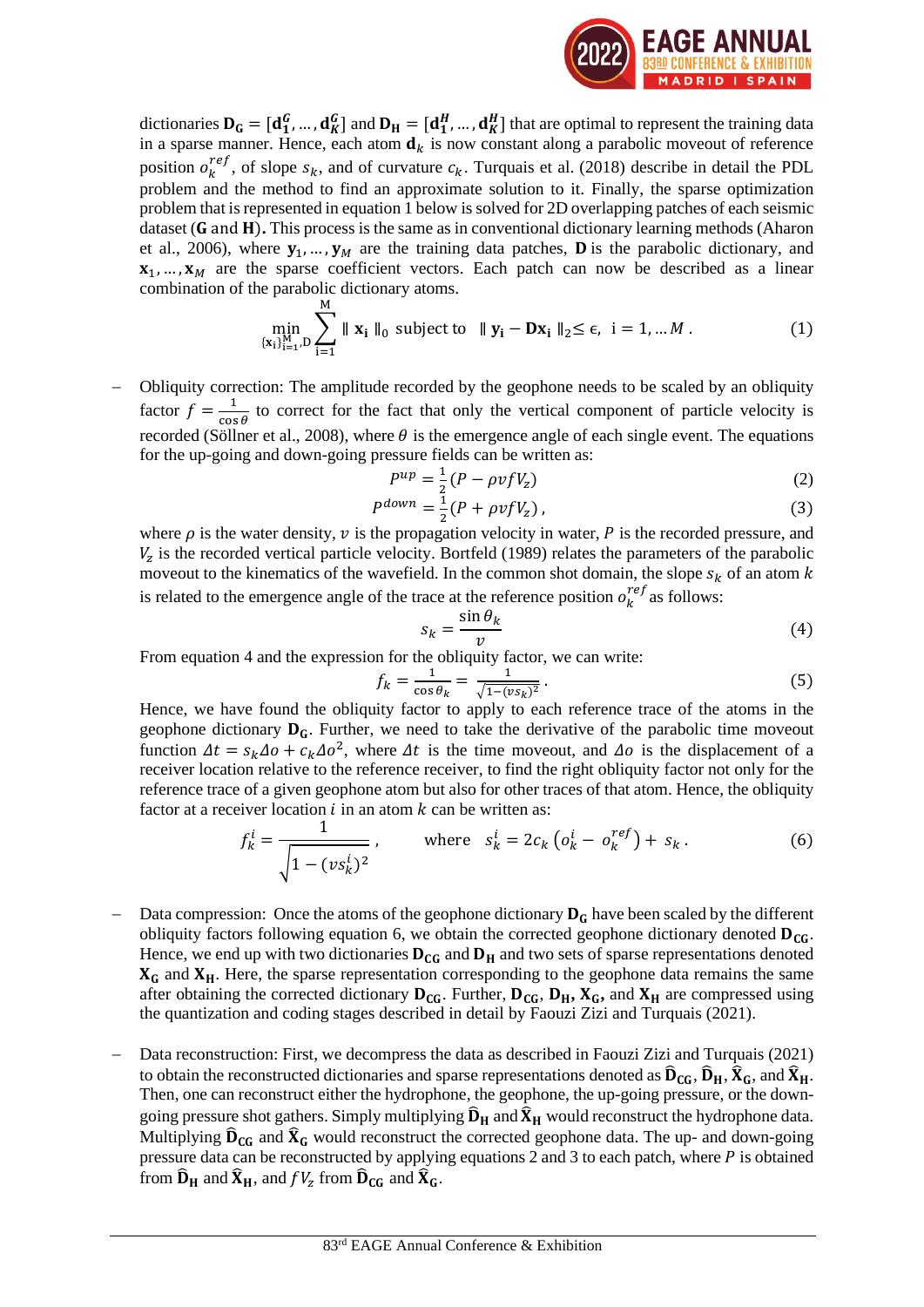

## **Data application**

Our wavefield separation method in the PDL compressed domain (WSPDL) was compared with an industry-standard FK based method to assess its capability to correct for the geophone obliquity problem and to reconstruct up-going and down-going pressure fields. To do so, we have modelled synthetic geophone and hydrophone datasets, in addition to the corresponding up-going and down-going pressure fields, each of 100 shots. The data were sampled at 2 ms in time and 3.125 m in space. The modelled up-going and down-going pressure datasets were used as references. The four datasets were preprocessed as follows. First, a low-cut filter was applied at 20 Hz as is typically done in real data cases because the geophone data are in general heavily contaminated by noise at the lowest frequencies (Day et al., 2013). Then, a dip filter was applied to remove high dipping events with apparent propagation velocity valueslower than 1550 m/s. This was done because tapering is generally applied when applying FK methods at such dips to avoid instability. Finally, the data were decimated to a sampling of 12.5 m in space which is more similar to real field data cases.

The industry-standard FK based method has been applied a first time after interpolating the data to 3.125 m spatial sampling using an industry-standard interpolation algorithm, and a second time without interpolation. Figure 1 a) shows a shot gather of the up-going reference dataset. Figures 1 b), c), and d) show the difference between the reference up-going dataset and the up-going pressure data output from our WSPDL method, the FK method with interpolation and the FK method without interpolation, respectively for the same shot gather. Note that the upper and lower limits of the colour scale were chosen to best visualize the residuals. The computational costs of the FK method with interpolation and WSPDL were comparable. We have also computed the signal-to-residual ratio (SRR), to assess the quality of the wavefield separation results (Table 1). The SRR was computed as follows



*Figure 1. Wavefield separation results for one shot gather. a) reference up-going pressure field, b) residuals after applying our WSPDL method, c) residuals after applying the FK method with interpolation, d) residuals after applying the FK method without interpolation. (e-h) The f-k spectra of (a-d), respectively.*